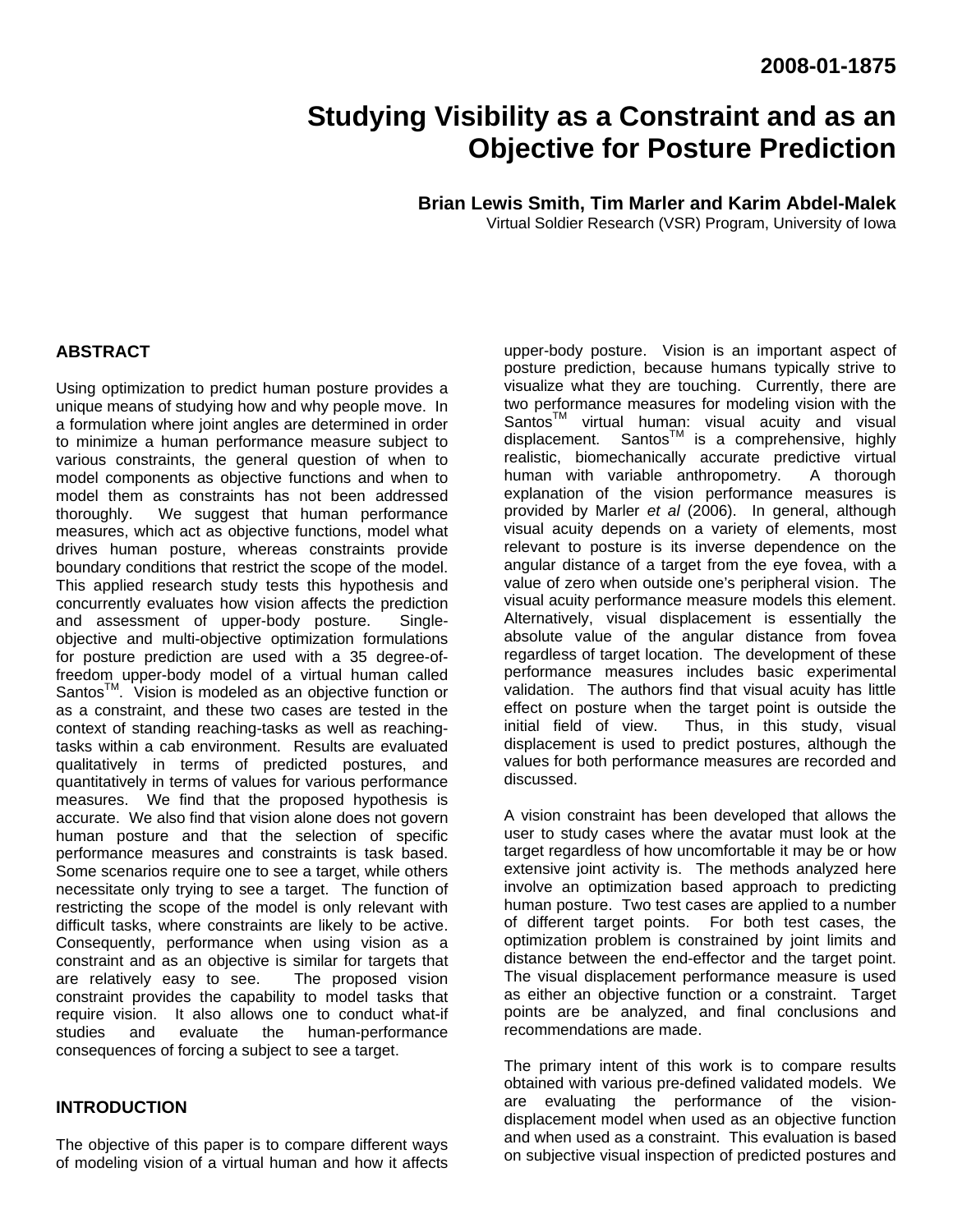on quantitative analysis of performance-measure values. Conducting experimental validation of the two uses is beyond the scope of this work.

# LITERATURE REVIEW

Although many researchers have studied the cervical spine (the neck), the details of vision, the nature of eye movement, and even various characteristics of eye-hand coordination, little work has been completed that incorporates the tendency to look at what one is working with, in posture-prediction models. Mi (2004) and Marler *et al* (2005a) provide extensive reviews of postureprediction capabilities. Here, we focus on upper-body optimization-based posture prediction and present work with modeling the neck through vision performance measures and a vision constraint. The vision performance measures are reviewed extensively by Marler *et al* (2006).

Although many studies concerning the neck and vision are experimental, some work has been completed with modeling. This kind of work originated with vision-based control of robots, a survey of which is provided by Hashimoto (2003). Ouefelli *et al* (1999) solve a system identification problem to determine the kinematic characteristics of the neck model that most accurately approximates given data. However, the model has only three DOFs, which the authors determine is too few. With the intent of studying the neural control of the neck, Mitelman and Enderle (2001) develop a model based on the neck muscular system and its relationship with the central nervous system. Zanasi *et al* (2002) provide a basic 3-DOF planar dynamic model of the neck for studying passenger head movements in an automobile. Kim *et al* (2004b) model the neck and vision in the context of a method for coordinating multiple subsystems, such as visual gaze and manual reach. Essentially, and inverse-kinematics approach to seated motion prediction is extended to solve the subsystem of each limb separately. The subsystems consist of a 9- DOF manual subsystem, which includes the torso and right arm, and an 8-DOF visual subsystem, which includes the torso and neck. The neck itself is composed of five DOFs. With respect to modeling vision, conceptually, the line of site is simply constrained to intersect the point of interest. A weighted pseudoinverse of the Jacobian is used, and the weights are set such that the predicted motion approximates prerecorded motion. Given an inverse kinematics solution for each subsystem, a secondary objective is applied to reconfigure the shared joint angles, which occur in the torso.

Many authors have studied movement of the actual eye. Yamada (1991) studies eye-head coordination and finds that it is almost impossible to rotate or translate the head without tilting one's neck. In addition, when visual targets move more than thirty degrees away from the line of site, one tends to move one's eyes more than the head. Crowley *et al* (1995) develop models for

simulating how the eyes fixate on a point. Drawing on observations from psychology, human factors, and computer vision, Chopra-Khullar and Badler (1999), and Gillies and Dodgson (2002) provide computational frameworks for modeling how an avatar reacts, in terms of eye movement, to the viewed or peripheral environment.

# **METHODS**

This section provides an overview of the two test cases which were used to conduct this study. Test Case #1 was developed in order to isolate the visual displacement performance measure, whereas Test Case #2 used additional performance measures in an attempt to create more realistic postures.

### TEST CASE #1

Test Case #1 uses three different optimization formulations to create postures and record performancemeasure values. The purpose of Test Case #1 is to create postures using different optimization formulations, and to record performance measure values associated with the predicted postures. The optimization problems are kept simple with a small number objective functions in order to isolate the visual displacement performance measure. The testing method for Test Case #1 is as follows and is applied to all target points:

- 1. A single objective optimization (SOO) problem is formulated to minimize visual displacement. This SOO problem determines if vision alone governs human posture.
- 2. The right hand end-effector is set to a target point.
- 3. The predicted posture analyzed subjectively, and performance measures are recorded for quantitative comparison.
- 4. A multiple objective optimization (MOO) problem is formulated with visual displacement and joint displacement as the objective functions. Step 3 is repeated in order to compare the posture results of using vision as a performance measure and vision as a constraint. The MOO method used to combine the various objective functions is based on the work of Marler (2005).
- 5. Another SOO problem is formulated with joint displacement as the objective function and visual displacement as a constraint. Step 3 is repeated.

## TEST CASE #2

For the second test case, a cab is loaded into Santos' environment. The presence of the cab allows target points to be specified as actual objects and not simply points in space. The optimization problem involves additional objective functions, all weighted equally. While Test Case #1 is useful to study vision, the ultimate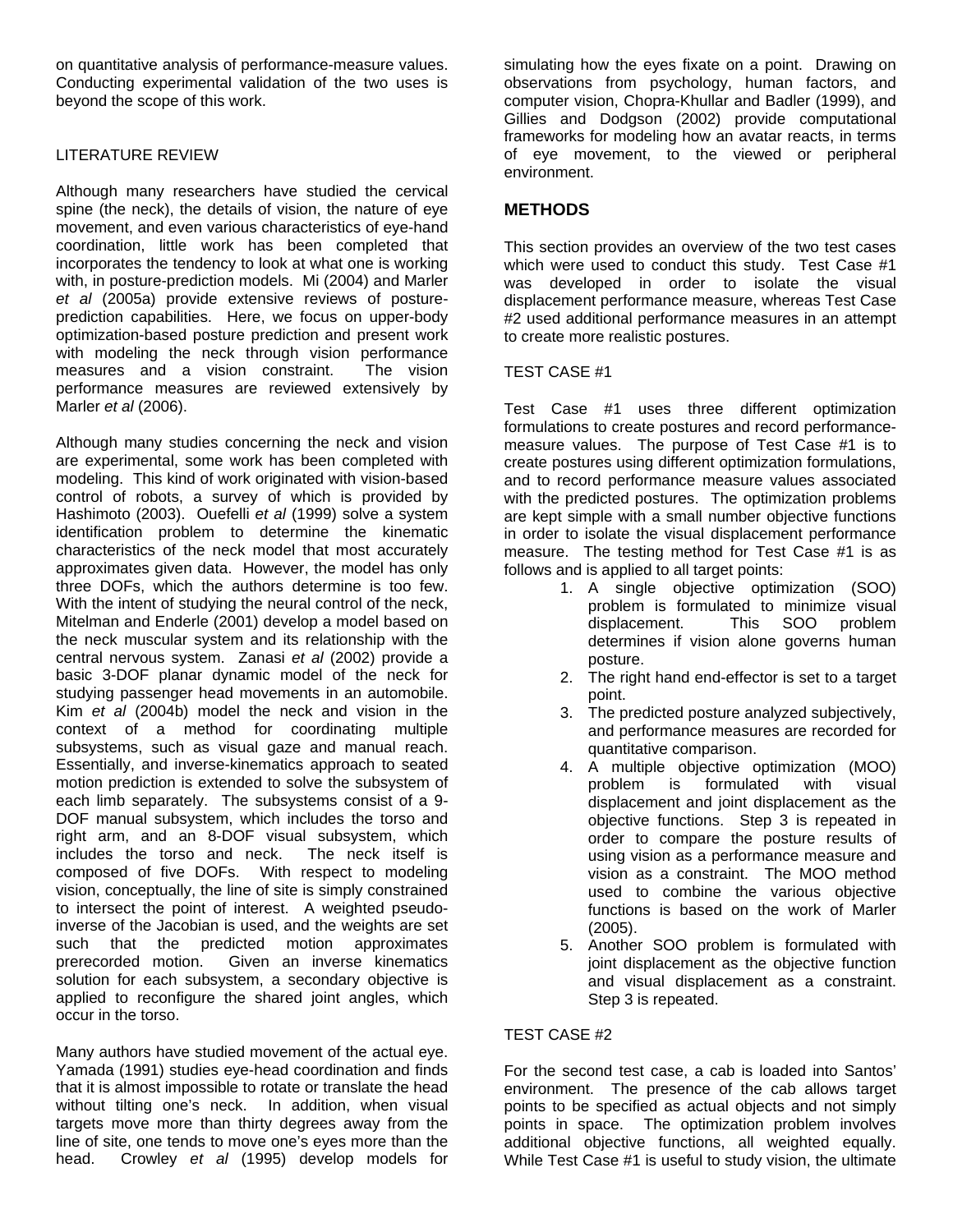goal in posture prediction is to develop the most realistic, human-like postures. Test case #2 uses more performance measures in the optimization formulation to create these more realistic postures. The testing method for Test Case #2 is given below and is applied to all target points. This method has been developed under the assumption that while inside the cab, typically one hand will be used to steer the vehicle and the other hand used to reach controls.

- **1.** A MOO problem is formulated with visual displacement, joint displacement, potential energy, discomfort, and effort as the objective functions. This combination of objective functions was chosen because it created the most realistic postures. These performance measures are explained in detail by Yang *et al* (2004).
- 2. Both hands are placed on the steering wheel (this is the initial posture).
- 3. The right hand end-effector is placed on a point inside of the cab while the left hand remains placed on the steering wheel.
- 4. The target point for vision is set to the same point as the right hand in step 3.
- 5. Predicted posture is visualized and performance measures are recorded.

A MOO problem is created with joint displacement, potential energy, discomfort and effort as the objective functions. Visual displacement is added as a constraint. Steps 2 through 5 are repeated.



Figure 1: Location of Spine 1 joint (origin of all target points specified)

The next section shows the results gathered from Test Case #1 and Test Case #2. Images of actual postures as well as all performance measure data from the predicted posture are given.

### **RESULTS**

TEST CASE #1

This section offers a set of figures corresponding to the predicted postures from the methods described for Test Case #1. Each figure has an associated table containing performance measure data, which provides a means for quantitative analysis. For each figure, the leftmost posture (i) corresponds to the SOO problem of visual displacement, the middle posture (ii) corresponds to the MOO problem of visual displacement and joint displacement, and the rightmost posture (iii) corresponds to the SOO problem of joint displacement with visual displacement added as a constraint. The coordinates of each target point are given in cm with respect to the SPINE 1 joint shown in Figure 1.



Figure 2: Postures (i), (ii) and (iii) for Target 1 (-50, 31, 47).

Before comparing performance measure values, we can determine a few things just by observing the postures in Figure 2. One interesting observation is the similarity between Figure 2(ii) and Figure 2(iii), both of which are more realistic than Figure 2(i). Because these postures are similar, there appears to be no difference between using visual displacement as an objective function and using visual displacement as a constraint.

#### **TABLE 1:** Performance measure values for Target 1

| <b>Discomfort</b> | <b>Joint</b><br>Disp. | Pot.<br><b>Energy</b> | <b>Visual</b><br><b>Acuity</b> | <b>Visual</b><br>Disp. |
|-------------------|-----------------------|-----------------------|--------------------------------|------------------------|
| $(i)$ 114.73      | 44.0642 42.8298       |                       | $\overline{1}$                 | 0                      |
| $(iii)$ 29.4848   | 2.0065                | 18.7057               | 0.9999                         | 0                      |
| $(iii)$ 29.3722   | 3.27                  | 18.7082               | 0.9996                         | 0.0001                 |

Analysis of Table 1 verifies the notion that for this target point, it makes no difference whether visual displacement is used as an objective function or as a constraint. In all three cases, the vision performance measures, visual acuity and visual displacement, are never compromised. The posture in Figure 2(i) has the elbow and shoulder placement too high, while the postures in Figure 2(ii) and Figure 2(iii) are more realistic. The recorded values for effort, discomfort, joint displacement, and potential energy (non-vision-based performance measures) are all much higher for (i) than (ii) or (iii). It is evident that using visual displacement for SOO is not advisable. This is in agreement with the results of Marler *et al* (2006) and suggests that vision alone does not govern human posture.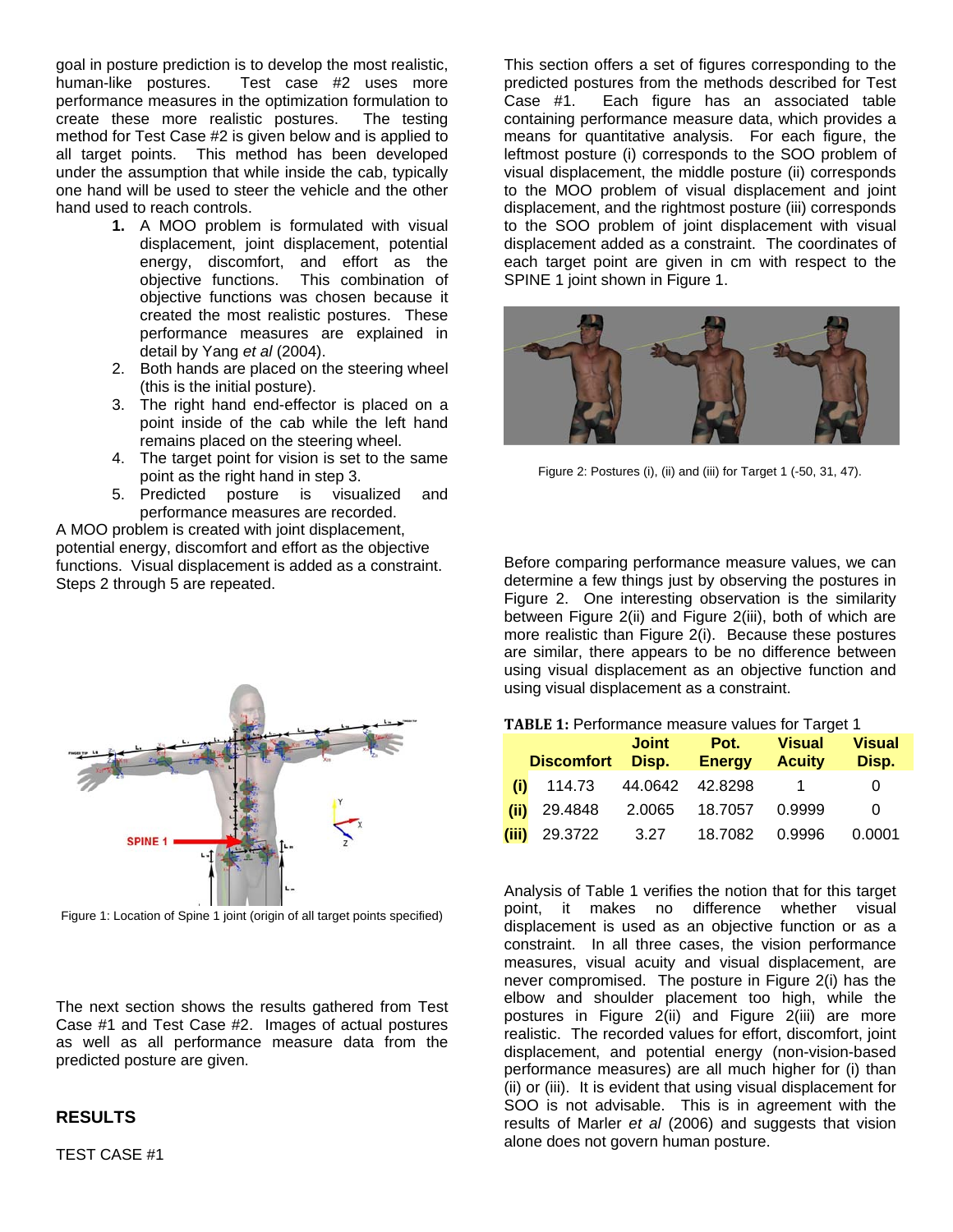The next section shows postures and performance measure values for the second target\_point which is placed behind and to the right of Santos<sup>™</sup>. Coordinates from Spine 1 are given below.



Figure 3: Postures (i), (ii) and (iii) for Target 2 (-35, 42, -30).

### **TABLE 2:** Performance measure values for Target 2

|  |                                  | <b>Joint</b> | Pot.          | <b>Visual</b> | <b>Visual</b> |
|--|----------------------------------|--------------|---------------|---------------|---------------|
|  | <b>Discomfort Disp.</b>          |              | <b>Energy</b> | <b>Acuity</b> | Disp.         |
|  | $(i)$ 417.2913 115.3472 69.5392  |              |               | $\mathbf{1}$  | 0             |
|  | $(iii)$ 239.9239 12.2425 38.5606 |              |               | 0.9402        | 0.017         |
|  | $(iii)$ 253.3507                 | 13.617       | 40.7519       | 0.9996        | 0.0001        |

The location of Target 2 is harder to see. Consequently, it results in more uncomfortable postures. Vision performance measures are fully optimized for Figure 3(i) but the remainder of the performance measures represents an uncomfortable posture. Figure 3(ii) is a greater improvement in posture, but there is a gap between the vision vector and the end-effector (tip of the index finger). Figure 3(iii) intersects the vision vector with the target point and is the most realistic posture for this target point. It is evident from Table 2(ii) that while using visual displacement as an objective function results in realistic postures, the vision performance measures are not optimal. In other words, Santos<sup>TM</sup> is in a relatively comfortable position, but he may not be able to see the target point clearly. For this target point, constraining visual displacement yields optimal vision performance measures without greatly increasing nonvision performance measures.

The next section shows postures and performance measure values for Target 4, which is placed to the lower right side of Santos™. Coordinates from Spine 1 are given below.



Figure 4: Postures (i), (ii) and (iii) for Target 4 (-26, -31, -8).

#### **TABLE 4:** Performance measure values for Target 4

| <b>Discomfort</b> |                  | <b>Joint</b><br>Disp. | Pot.<br><b>Energy</b> | <b>Visual</b><br><b>Acuity</b> | <b>Visual</b><br>Disp. |
|-------------------|------------------|-----------------------|-----------------------|--------------------------------|------------------------|
|                   | $(i)$ 327.8544   | 72.2613               | 45.8048               | 1                              | 0                      |
|                   | $(iii)$ 192.8271 | 3.1904                | 0.4406                | 0.9787                         | 0.006                  |
|                   | $(iii)$ 195.4342 | 3.6998                | 0.4841                | 0.9996                         | 0.0001                 |

Again, for Target 4, (ii) and (iii) are similar except for the visual performance measures recorded in Table 4. Visual acuity and visual displacement are not fully optimized in (ii). Table 4(iii) optimizes these performance measures while keeping non-vision performance measures low.

Shown below are the postures and performance measure values for the final target of Test Case #1. The target is placed behind Santos<sup>TM</sup> and to the right.



Figure 5: Postures (i), (ii) and (iii) for Target 5 (-10, 10, -50).

### **TABLE 5:** Performance measure values for Target 5

| <b>Discomfort Disp.</b> |                                  | <b>Joint</b> | Pot.<br><b>Energy</b> | <b>Visual</b><br><b>Acuity</b> | <b>Visual</b><br>Disp. |
|-------------------------|----------------------------------|--------------|-----------------------|--------------------------------|------------------------|
|                         | $(i)$ 509.8333 84.0687           |              | 43.7335               | 1.                             | $\Omega$               |
|                         | $(iii)$ 289.0023 23.6198 34.2463 |              |                       | 0.2236                         | 0.4168                 |
|                         | $(iii)$ 437.9662 64.2671 34.7076 |              |                       | 0.9996                         | 0.0001                 |

The last target for Test Case #1 is used to justify the conclusion that when targets are in places behind the avatar, the differences between modeling vision as an objective function and as a constraint become much more noticeable. In Figure 5(ii), the red vision vector is nowhere near the target. With such a low value for visual acuity and such a high value for visual displacement, SantosTM cannot see what he is touching. The addition of eyeball movement could improve this. In this case, there exists a noticeable change from (ii) to (iii), whereas when targets are placed in front of Santos, there is almost no change.

A summary of findings from the results of Test Case #1 is given next.

- Vision alone does not govern human posture.
- When target points are placed inside the initial field of view or in front of the avatar, there is little difference in using vision as an objective function or as a constraint.
- Placing target points to the sides of Santos™ also show little difference in using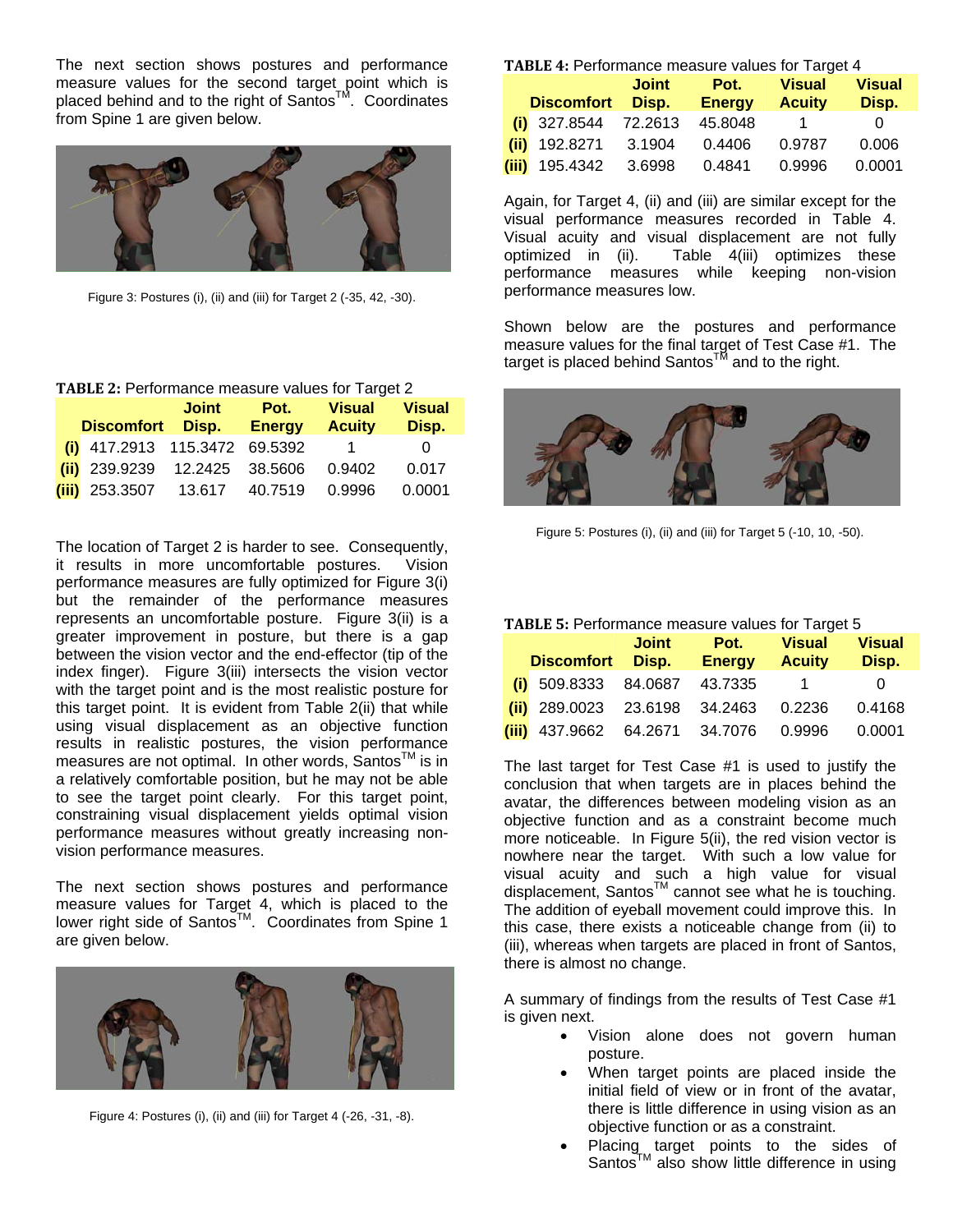vision as an objective function or as a constraint.

- If the task requires visualization, then vision should be used as a constraint. However, if the task does not require Santos™ to look at the target, then vision may be used as an objective function which results in more comfortable postures.
- Based on Test Case #1 we find that the decision to use vision as an objective function or as a constraint depends upon the task. We recommend that for tasks that require the avatar to look at the target, vision should be used as a constraint.
- For tasks that do not require the avatar to look at the target, vision may be used as an objective function. This method of using vision as an objective function results in more comfortable postures but vision is compromised.

### TEST CASE #2

The remaining data was collected as part of the second test case using additional performance measures with multi-objective optimization. In contrast, Test Case #1 was designed to focus on visual displacement. For each of the figures below, the posture on the left (i) is obtained from a MOO problem involving visual displacement, joint displacement, potential energy, discomfort. The posture on the right (ii) is obtained from the MOO problem. For (ii), visual displacement is added as a constraint. All coordinates are given in cm with respect to Spine 1.



Figure 6: Postures (i) and (ii) for Target 6 (-36.5147, 4.23067, 31.9348).

**TABLE 6:** Performance measures for Target 6, corresponding to the postures shown in Figure 6.

|  | Effort Discomfort Disp. Energy Acuity Disp.               | Joint Pot. Visual Visual |  |
|--|-----------------------------------------------------------|--------------------------|--|
|  | (i) $4.4619$ $46.1995$ $3.4811$ $2.012$ $0.8783$ $0.0357$ |                          |  |
|  | $(i)$ 4.5985 52.494 3.6209 2.0103 0.9996 0.0001           |                          |  |

Postures and performance measure values for Target 9 are given below. Target 9 is chosen to determine how MOO with additional performance measures effects vision when targets are behind Santos<sup>TM</sup>.



Figure 9: Postures (i) and (ii) for Target 9 (-35, 42,-30).

Performance measures for Target 9, corresponding to the postures shown in Figure 9.

|  | Effort Discomfort Disp. Energy Acuity Disp.          | Joint Pot. Visual Visual |  |
|--|------------------------------------------------------|--------------------------|--|
|  | $(i)$ 21.4364 175.6881 23.5481 10.7724 0.2949 0.3342 |                          |  |
|  | $(i)$ 25.8705 233.0832 26.1257 13.8415 0.9996 0.0001 |                          |  |

Analysis of Figure 9 along with the data in Table 9 indicates that introduction of more performance measures as objective functions results in a more lifelike posture but greatly affects the accuracy of vision. When vision is used as a constraint, the result is a more uncomfortable posture with a significant increase in visual accuracy; it allows Santos™ to precisely view what he is working with. We can draw the following conclusions based on Test Case #2:

- Using MOO with additional performance measures creates more life-like postures but compromises vision.
- Vision can be used as either an objective function or a constraint when targets are in front of the avatar. There is little difference in predicted postures and performance measure values.
- For tasks that require clear visualization of target points behind the avatar, vision should be used as a constraint as this guarantees that Santos<sup>™</sup> will see what he is working with.
- For tasks that do not require visualization of target points behind the avatar, vision may be used as an objective function. This formulation results in more comfortable postures but compromises vision.

# **CONCLUSION**

This study investigates different ways of modeling vision and how it affects predicted posture. The optimization formulations consisted of both single- and multi-objective optimization problems. The first test case was developed in order to isolate the visual displacement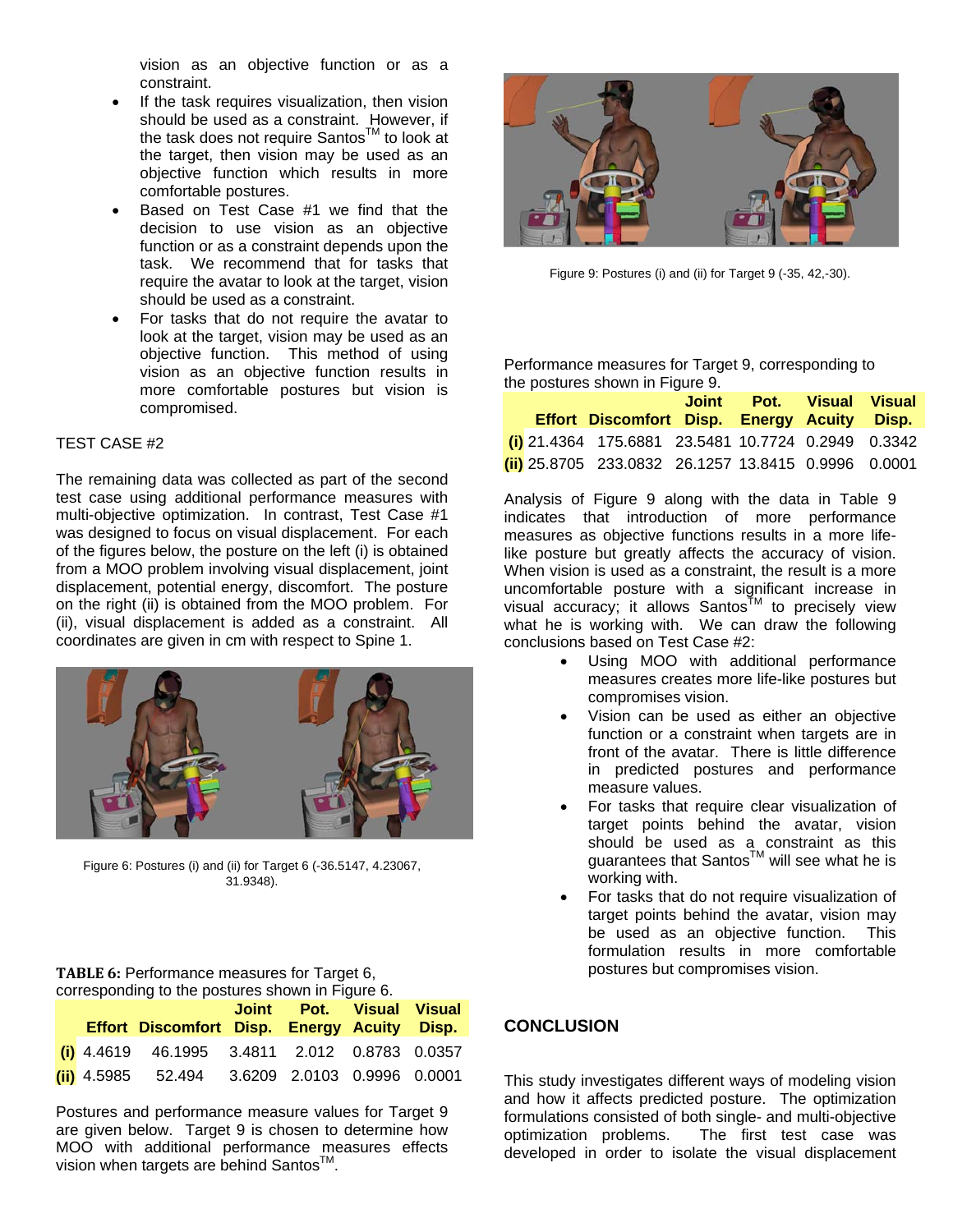performance measure. A small number of objective functions, namely visual displacement and joint displacement, were used. The data from this test case indicated that predicting posture using visual displacement alone does not yield natural postures. When joint displacement was coupled with visual displacement, there was significant improvement in posture realism. However, when the target points were placed outside of the initial viewing space, Santos<sup>TM</sup> could not see them; the vision vector did not intersect the target point. Using visual displacement as a constraint forced Santos™ to see what he was touching with minimal degradation in the non-vision-based performance measures.

The second test case yielded more realistic postures through the use of additional objective functions. Instead of simply using visual displacement and joint displacement, as in Test Case #1, Test Case #2 involved joint displacement, potential energy, discomfort. Although the realism of the predicted postures increased, the use of additional components in the MOO problem reduced the affect of the vision objective function. However, for certain tasks, humans may simply *try* to look at a target but will not do so at the expense of another performance measures. For these tasks, MOO should be used with a vision objective function

We find that using vision as a constraint provides the same results as using vision as a performance measure when the target is relatively easy to see. Differences in performance between the two approaches come when targets are relatively difficult to see. When modeling human performance, this difference raises the question of when one absolutely has to see a target (possibly at the expense of other criteria) and when one simply makes an effort to see a target. The answer depends on the task being modeled. Certain tasks such as reading a book may not need to be modeled with vision as a constraint as overall comfort is of more importance. Other tasks which require visualization of harder to see targets may best be modeled with vision as a constraint. With the development of this new vision constraint, we are now able to model scenarios when one absolutely must see a target. We can then study the consequences on other types of feedback, such as discomfort.

Typically, with optimization-based methods, constraints are used as boundary conditions that impose restrictions not included in the model. For instance, we do not actually model the complexities of each joint or the complex contact problem involved in bending a joint. Therefore, we apply joint limits as constraints. In a sense, constraints are often used to define the boundaries of the model with respect to fidelity. The objective functions are then used to study what motivates human behavior, given the problem assumptions inherent in the constraints. In the case of vision, when boundary conditions must be imposed depends on the task being modeled.

It is possible to vary Santos's™ anthropometry in order to represent various anthropometric cross sections. Such variation do, in fact result in variability in eth predicted postures. However, with this study, anthropometry was fixed in order to isolate the affects of changes in the performance measure and/or constraints.

One way to improve vision would be to add dynamic eyeballs to Santos. With the target points above where vision performance measures are just slightly less than optimal, eyeball movement could reduce the sight angle (the angle between the vision vector and the target point). Reducing the sight angle would improve the vision performance measures and would likely leave the non-vision-based performance measures unchanged. Additional future work involves optimizing visual displacement with upper limits on non-vision-based performance measures modeled as constraints. As with the development of any predictive model, validation is critical. Basic validation was conducted with the development of the initial performance measures and with posture-prediction capabilities in general (Marler *et al*, 2007; Yang *et al*, 2007). Nonetheless, the validation process is ongoing and will continue. This study involved subjective evaluation of postures, but more objective analyses will be conducted in the future. Finally, as discussed in Marler *et al* (2006), with the development of the vision performance measure used in this work, only one element of vision is considered, albeit the most critical element with respect to posture prediction. Consequently, future work will involve additional components of a complete vision-based model.

# **REFERENCES**

- 1. Farrell, K., Marler, R. T., and Abdel-Malek, K. (2005), "Modeling Dual-Arm Coordination for Posture: An Optimization-Based Approach," *SAE Human Modeling for Design and Engineering Conference*, June, Iowa City, IA, Society of Automotive Engineers, Warrendale, PA.
- 2. Marler, R. T. (2005), "A Study of Multi-Objective Optimization Methods for Engineering Applications," Dissertation, University of Iowa, Iowa City, Iowa.
- 3. Marler, R. T., Farrell, K., Kim, J., Rahmatalla, S., Abdel-Malek, K. (2006), "Vision Performance Measures for Optimization-Based Posture Prediction," *SAE Digital Human Modeling for Design and Engineering Conference,* July, Lyon, France, Society of Automotive Engineers, Warrendale, PA.
- 4. Marler, T., Yang, J., Rahmatalla, S., Abdel-Malek, K., and Harrison, C. (2007), "Validation Methodology Development for Predicted Posture," *SAE 2007 Transactions Journal of Passenger Cars – Electronic and Electrical Systems*, SAE paper number 2007- 01-2467.
- 5. Mi, Z. (2004), "Task-Based Prediction of Upper Body Motion," Ph.D. Dissertation, University of Iowa, Iowa City, IA.